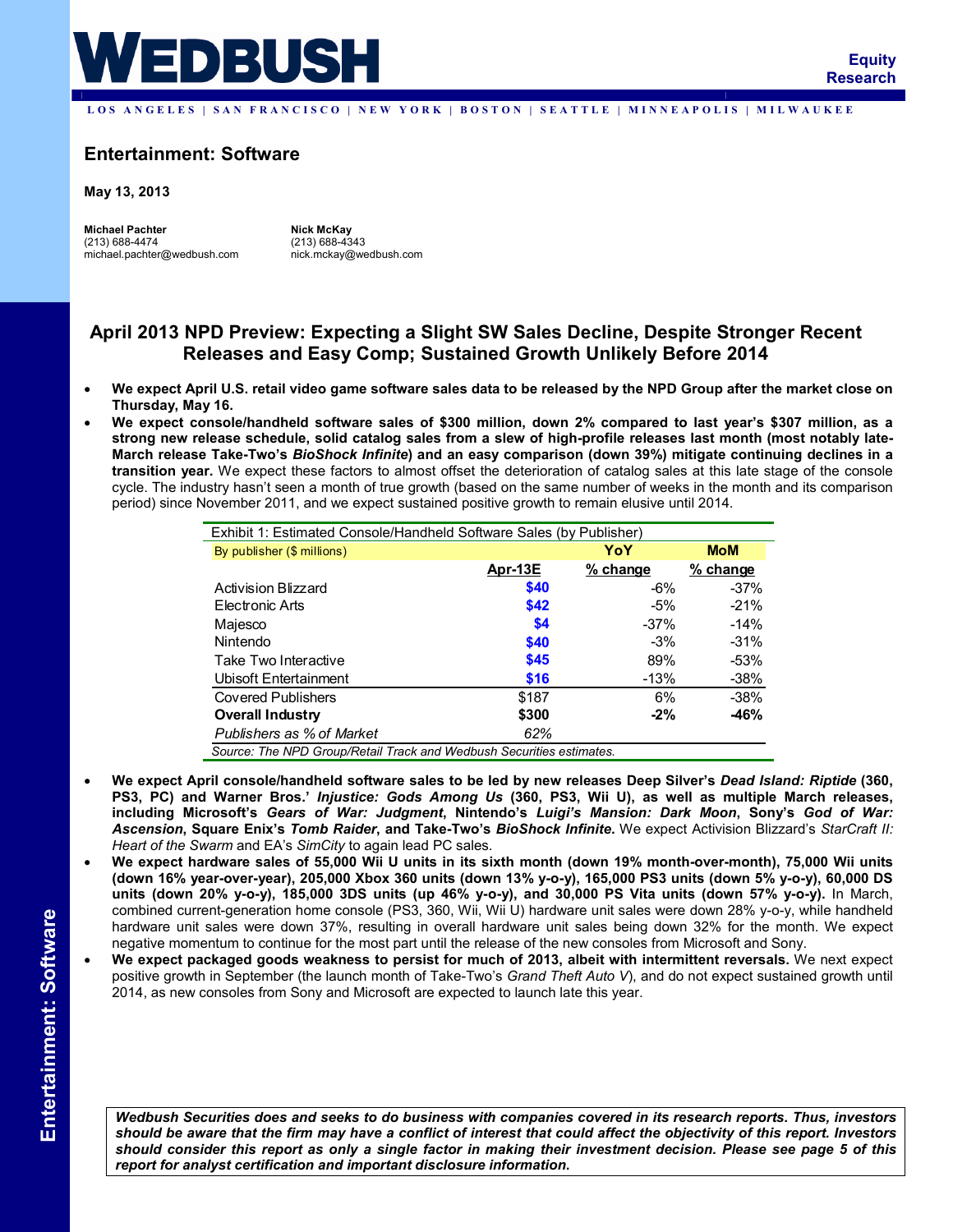

## **RISKS**

Risks to the attainment of our target prices for the companies we cover in this sector include changes to game release timing, greaterthan-expected deterioration of the average selling price (ASP) for game software, the effects of competition, changing macroeconomic factors, and slower-than-expected consumer demand for video game hardware and software.

## **ANALYSIS**

We expect NPD U.S. retail video game software sales data for the month of April (four-week period ending May 4, 2013) to be released on Thursday, May 16, after the market close.

Our forecast is based upon a combination of channel checks, company press releases, and intuition, with the greatest dependence upon intuition. Our channel checks are conducted by visiting a very small slice of the over 25,000 retail stores that carry video games in the U.S. We note that for a given game, a difference of only one unit per store per week could result in a difference of 100,000 units in volume, or \$3-6 million in retail sales for the month. Therefore, we caution investors to use our estimates as only one data point in a sea of information.

## **We expect April console/handheld software sales of \$300 million, down 2% compared to April 2012's \$307 million.**

| Exhibit 2: Estimated Monthly Software Sales (by Device)             |         |           |           |            |  |
|---------------------------------------------------------------------|---------|-----------|-----------|------------|--|
| (\$ millions)                                                       |         |           |           |            |  |
|                                                                     | Apr-13E | YoY % chg | MoM % chg | % of Total |  |
| Wii                                                                 | \$24    | $-54%$    | $-33%$    | 8%         |  |
| Wii U                                                               | \$12    | n/a       | $-22%$    | 4%         |  |
| PS <sub>3</sub>                                                     | \$85    | 10%       | $-54%$    | 28%        |  |
| Xbox 360                                                            | \$127   | $1\%$     | $-48%$    | 42%        |  |
| PS <sub>2</sub>                                                     | \$0     | $-64%$    | $-18%$    | $0\%$      |  |
| <b>PSP</b>                                                          | \$0     | $-89%$    | $-22%$    | $0\%$      |  |
| <b>PS Vita</b>                                                      | \$4     | $-20%$    | $-17%$    | 1%         |  |
| DS                                                                  | \$17    | $-37%$    | $-32%$    | 6%         |  |
| 3DS                                                                 | \$30    | 75%       | $-32\%$   | 10%        |  |
| <b>Industry</b>                                                     | \$300   | $-2\%$    | -46%      | 100%       |  |
| Source: The NPD Group/Petail Track and Wedbush Securities estimates |         |           |           |            |  |

*Source: The NPD Group/Retail Track and Wedbush Securities estimates.*

We expect April console/handheld software sales to be led by new releases Deep Silver's *Dead Island: Riptide* (360, PS3, PC) and Warner Bros.' *Injustice: Gods Among Us* (360, PS3, Wii U), as well as multiple March releases, including Microsoft's *Gears of War: Judgment*, Nintendo's *Luigi's Mansion: Dark Moon*, Sony's *God of War: Ascension*, Square Enix's *Tomb Raider*, and Take-Two's *BioShock Infinite*. We expect Activision Blizzard's *StarCraft II: Heart of the Swarm* and EA's *SimCity* to again lead PC sales.

There were 20 SKUs that sold over 100,000 units in March, and we expect 10 in April (compared to 5 last year).

We expect hardware sales of 55,000 Wii U units in its sixth month (down 19% month-over-month), 75,000 Wii units (down 16% yearover-year), 205,000 Xbox 360 units (down 13% y-o-y), 165,000 PS3 units (down 5% y-o-y), 60,000 DS units (down 20% y-o-y), 185,000 3DS units (up 46% y-o-y), and 30,000 PS Vita units (down 57% y-o-y). We expect negative momentum to continue for the most part until the release of the new consoles from Microsoft and Sony. Overall, we expect hardware unit sales to be down 3% y-o-y, with current-generation console hardware unit sales flat and handheld hardware unit sales down 5%.

Last month, hardware sales were below our expectations and down from last year as we approach the next-gen console launches later this year. Although the Wii U outperformed our expectations, we believe that its fortunes appear unlikely to meaningfully improve for several months, even if Nintendo decides to drop price, as there are an insufficient number of core titles that have consumers interested in the console. In addition, we note that many Wii U titles from third-party publishers have significantly underperformed expectations, potentially negatively impacting publisher support for the new console. We think that core gamers are far more likely to turn their attention to the PS4 (due in the holiday season) and the next Xbox, which will be unveiled on May 21 and likely have a launch alongside that of the PS4. We believe that the long-term appeal of the Wii U will remain limited due to the perception that the PS4 and next Xbox will be much more powerful with greater online integration and multimedia functionality. Should the new consoles from Sony and Microsoft be price competitive, we expect Wii U sales to continue to stagnate.

Combined Wii U and Wii unit sales were down 9%. Combined 3DS and DS unit sales were down 5% compared to last March, and have not shown positive growth since October 2011. As expected, combined PSP and PS Vita unit sales were down significantly due to the limited appeal of the newer hardware device. We believe the popularity of the PS Vita has suffered from a high price point and a somewhat limited release slate.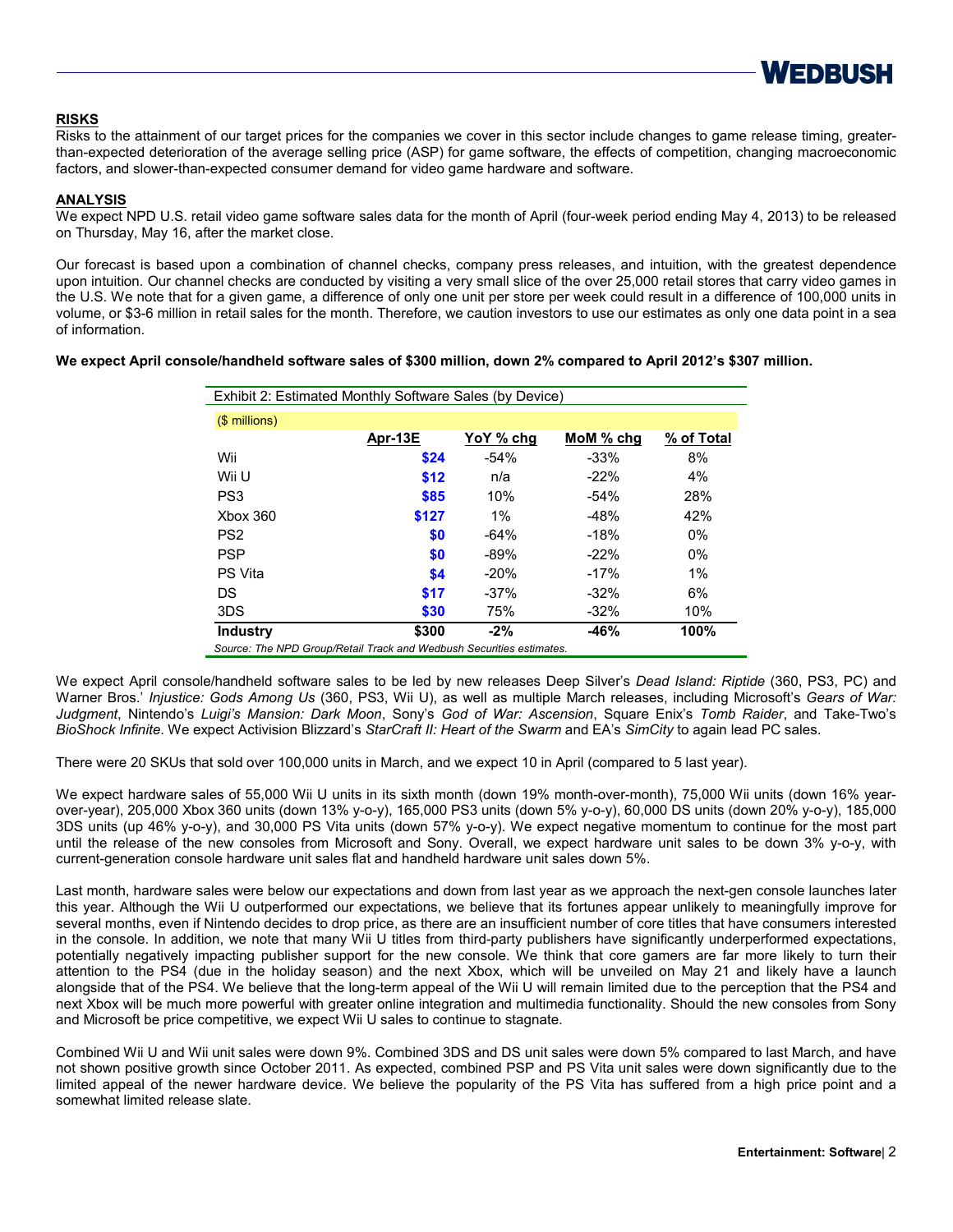

Combined current-generation home console (PS3, 360, Wii, Wii U) hardware unit sales were down 28% year-over-year, while handheld hardware unit sales were down 37%, resulting in overall hardware unit sales being down 32% for the month. It is possible that game consoles are approaching full market penetration, given that total current generation console sales excluding handhelds are over 100 million units.

| Exhibit 3: Estimated Monthly Hardware Sales (by Device)                      |                         |           |              |           |
|------------------------------------------------------------------------------|-------------------------|-----------|--------------|-----------|
| $#$ of units)                                                                |                         |           |              |           |
|                                                                              | Wedbush<br><b>EEDAR</b> |           |              |           |
|                                                                              | Apr-13E                 | YoY % chg | <b>Units</b> | YoY % chg |
| Wii                                                                          | 75,000                  | $-16%$    | 80,000       | $-11%$    |
| Wii U                                                                        | 55,000                  | n/a       | 60,000       | n/a       |
| PS <sub>3</sub>                                                              | 165.000                 | -5%       | 190.000      | 10%       |
| <b>Xbox 360</b>                                                              | 205.000                 | $-13%$    | 230.000      | $-2%$     |
| PS <sub>2</sub>                                                              | 100                     | $-99%$    | n/a          | n/a       |
| <b>PSP</b>                                                                   | 6.500                   | $-72%$    | n/a          | n/a       |
| PS Vita                                                                      | 30,000                  | $-57%$    | 30,000       | n/a       |
| DS                                                                           | 60.000                  | $-20%$    | 50,000       | $-33%$    |
| 3DS                                                                          | 185,000                 | 46%       | 200,000      | 58%       |
| <b>Industry</b>                                                              | 781,600                 | $-3%$     | 840,000      | 4%        |
| Source: The NPD Group/Retail Track, EEDAR, and Wedbush Securities estimates. |                         |           |              |           |

## **CONCLUSION**

The video game industry has historically seen console and handheld hardware and software sales decline in transition years. In contrast to prior transitions, this transition year follows an unprecedented four consecutive years of software sales declines, so we believe it is likely that the transition year impact on software sales demand will be more muted than in the past. In contrast, console pricing has remained sticky, and handhelds are competing with smartphones and tablets for wallet share, suggesting that this year's hardware sales may continue to decline at a more rapid pace than in past transitions. Of course, once the pricing of new consoles from Microsoft and Sony is announced at E3, it is possible that current generation consoles will see another price cut, which could spur both hardware and software sales later this year.

The impact of NPD results on video game publishers is more muted in 2013 than in any year in our memory (we have covered the sector since 2001). Investors appear to expect persistent software sales declines, and recent solid performance by several game publishers suggests that investors have increasing confidence that the next generation of consoles will usher in newfound enthusiasm from gamers and corresponding growth in software sales. We think that this confidence is well-placed, and expect the next-generation consoles from Microsoft and Sony to impress and delight consumers. With that said, we continue to believe that Nintendo misfired with the Wii U, and believe that the next generation of consoles will see a market share shift from Nintendo platforms to Microsoft and Sony platforms.

In the aggregate, we think that the installed base of next generation of home consoles will be smaller than the current generation, likely by 10 – 20%. However, the composition will be much different, with Sony and Microsoft each selling 85 – 100 million home consoles (compared to approximately 75 million each in the current cycle) and Nintendo selling 50 million or fewer (compared to approximately 100 million in the current cycle). The 50 million decline in our forecast for Nintendo's home console installed base reflects defections of more non-traditional gamers to social and mobile games. The 20-50 million increase in our forecast for Sony's and Microsoft's combined installed base reflects our view of healthy growth for the addressable market plus some market share gains from Nintendo's historical base of more traditional gamers. The market share gains we have forecast should be beneficial for game publishers focused on the Sony and Microsoft platforms, and includes all three of our OUTPERFORM rated publishers (Activision, Electronic Arts and Take-Two).

In contrast, we think that handheld hardware sales are destined to decline over the next few years, as many non-traditional gamers consider smartphone and tablet games a perfect substitute for casual games played on dedicated handheld hardware. While this news is bad for third-party game publishers focused on the Nintendo 3DS, there are few publishers remaining who are focused in any meaningful way on the 3DS. At least one publisher formerly focused on the Nintendo handhelds is bankrupt (THQ), and another (Ubisoft) has managed to shift its focus from handheld games to a broader hard core offering. Our OUTPERFORM-rated publishers have little exposure to Nintendo's handheld platforms.

This year is shaping up to be quite exciting, with an "Xbox Reveal" event next week and many high profile announcements expected at this year's E3 Expo from June 10-13. We think that investors should pay attention to the Microsoft event on May 21, and those interested in investing in the games sector should plan on attending E3 in June.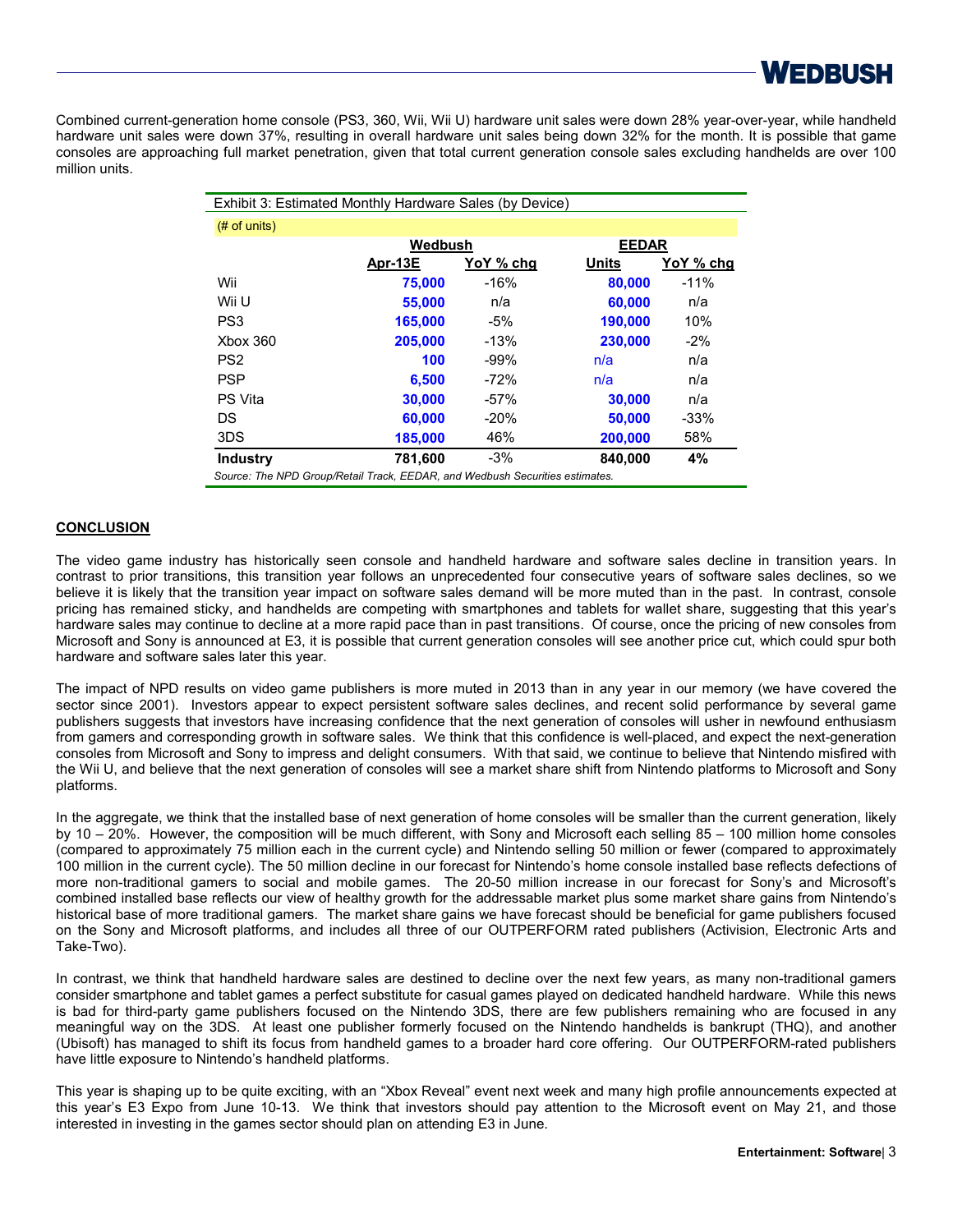

## **INDIVIDUAL PUBLISHERS**

This note provides our forecast for the major publishing companies we cover, with comments about major titles released during the month and estimates for units sold. All dollar amounts represent retail sales, and not wholesale revenues realized by the publishers.

### **Activision Blizzard**

Releases during April included: None.

We estimate Activision generated \$40 million in sales for the month, down 37% from last month and down 6% compared to last April. We believe console/handheld sales were led by *Call of Duty: Black Ops II* and *The Walking Dead: Survival Instinct*, with 250,000 and 150,000 units, respectively. We believe PC sales were led by March release *StarCraft II: Heart of the Swarm* with 75,000 units, down almost 70% sequentially; however, as a PC game, it will be excluded from NPD's console/handheld sales data. We believe catalog sales were led by *Skylanders Giants*.

### **Electronic Arts**

Releases during April included: None.

We estimate that EA generated \$42 million in sales for the month, down 21% from last month and down 5% compared to last April. We believe sales were led by a slew of games, including a pair of March releases (*Army of TWO: The Devil's Cartel* and *SimCity*) and a pair of February releases (*Crysis 3* and *Dead Space 3*), although none likely sold over 100,000 units. In addition, as a PC game, *SimCity* will be excluded from NPD's console/handheld sales data. We believe catalog sales were led by *Battlefield 3* and its sports titles, including March release *Tiger Woods PGA Tour 14*.

### **Majesco**

Releases during April included: None.

We estimate that Majesco generated \$4 million in sales for the month, down 14% from last month and down 37% compared to last April. We expect sales were again led by *Zumba Fitness Core* with 30,000 units. We believe catalog sales were led by the earlier *Zumba* games and *Monster High Skultimate Roller Maze*.

### **Nintendo**

Releases during April included: None.

We estimate that Nintendo generated \$40 million in sales for the month, down 31% compared to last month, and down 3% compared to last April. We estimate Wii U hardware sales of 50,000 units in its sixth month, down over 25% sequentially. We believe March release *Luigi's Mansion: Dark Moon* led sales with 250,000 units. We believe fellow March releases *LEGO City Undercover* and *Pokémon Mystery Dungeon: Gates to Infinity* sold 75,000 units each. We believe catalog sales were led by *Fire Emblem: Awakening* and a slew of *Mario* games.

## **Take-Two Interactive Software**

Releases during April included: None.

We estimate that Take-Two generated \$45 million in sales for the month, down 53% from last month and up 89% compared to last April. We believe sales were led by March release *BioShock Infinite* with 300,000 units, helped by outstanding reviews and a late-March release date. We believe catalog sales were led by *NBA 2K13* with 225,000 units, down under 30% sequentially, helped by the start of the NBA Playoffs, and March release *Major League Baseball 2K13*.

## **Ubisoft Entertainment**

Releases during April included: None.

We estimate that Ubisoft generated \$16 million in sales for the month, down 38% from last month, and down 13% compared to last April. We believe sales were led by *Just Dance 4* and *Far Cry 3* with 125,000 units and 100,000 units, respectively. We believe catalog sales were led by *Assassin's Creed III*.

*"Information contained in this report from The NPD Group, Inc. and its affiliates is the proprietary and confidential property of NPD and*  was made available for publication herein by way of limited license from NPD. Such NPD data may not be re-published in any manner, *in whole or in part, without the express written consent of NPD."*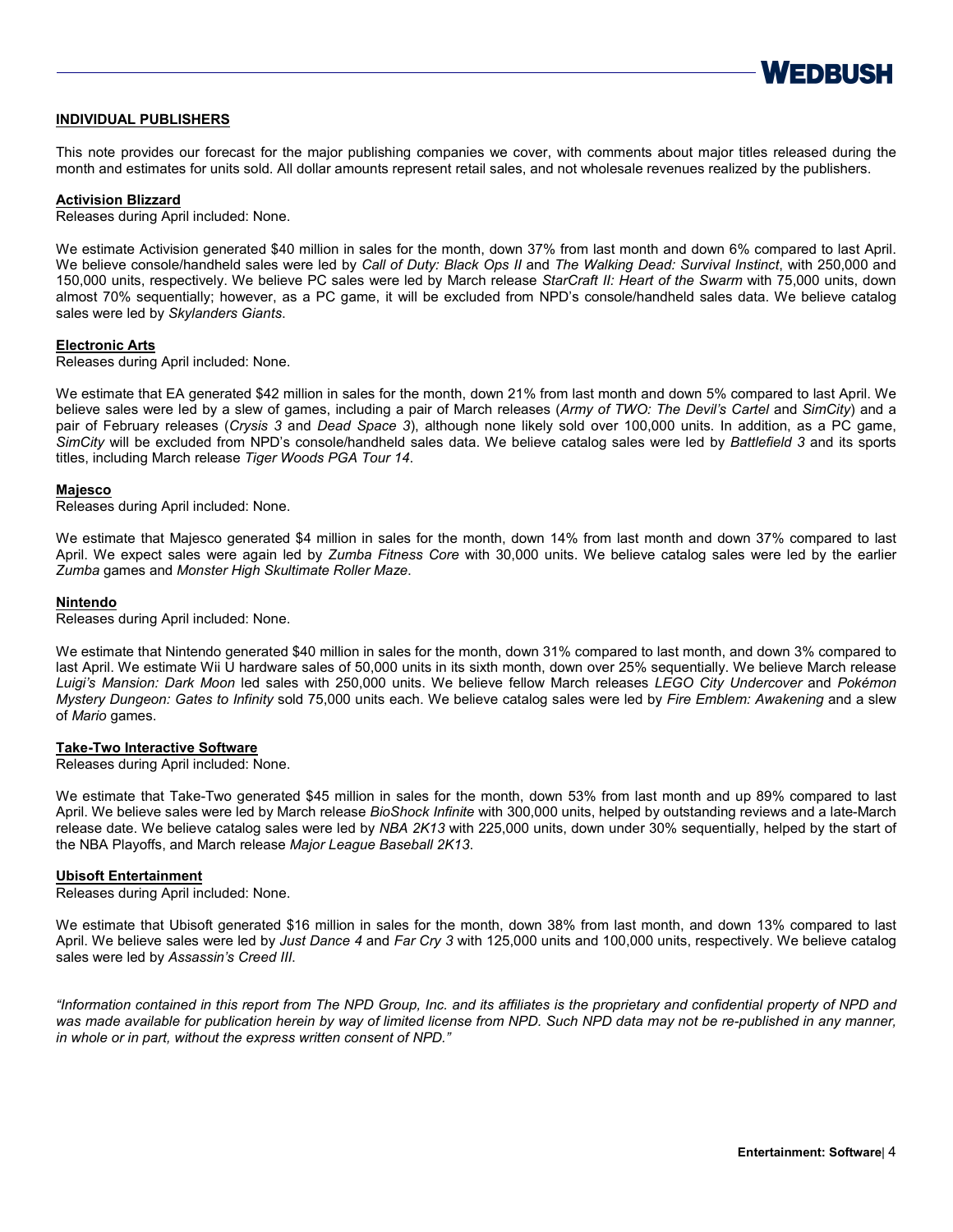

## **Covered Companies Mentioned in this Report (priced intraday May 13, 2013)**

| <b>COMPANY</b>               | <b>TICKER</b> | <b>RATING</b>     | <b>PRICE</b> | <b>PRICE TARGET</b> |
|------------------------------|---------------|-------------------|--------------|---------------------|
| <b>ACTIVISION BLIZZARD</b>   | ATVI          | <b>OUTPERFORM</b> | \$14.64      | \$22                |
| ELECTRONIC ARTS              | EA            | <b>OUTPERFORM</b> | \$21.82      | \$26                |
| <b>GAMESTOP</b>              | <b>GME</b>    | <b>OUTPERFORM</b> | \$38.45      | \$33                |
| <b>MAJESCO ENTERTAINMENT</b> | COOL          | NFUTRAI           | \$0.73       | \$1                 |
| <b>NINTENDO</b>              | 7974.JP       | NFUTRAI           | ¥10.940      | ¥10,000             |
| TAKE TWO INTERACTIVE         | TTWO          | <b>OUTPERFORM</b> | \$16.21      | \$19                |
| UBISOFT ENTERTAINMENT        | UBLEP         | <b>NEUTRAL</b>    | €8.57        | €9                  |

### **Analyst Certification**

I, Michael Pachter, Nick McKay, certify that the views expressed in this report accurately reflect my personal opinion and that I have not and will not, directly or indirectly, receive compensation or other payments in connection with my specific recommendations or views contained in this report.

Disclosure information regarding historical ratings and price targets is available at <http://www.wedbush.com/ResearchDisclosure/DisclosureQ113.pdf>

#### **Investment Rating System:**

Outperform: Expect the total return of the stock to outperform relative to the median total return of the analyst's (or the analyst's team) coverage universe over the next 6-12 months.

Neutral: Expect the total return of the stock to perform in-line with the median total return of the analyst's (or the analyst's team) coverage universe over the next 6-12 months.

Underperform: Expect the total return of the stock to underperform relative to the median total return of the analyst's (or the analyst's team) coverage universe over the next 6-12 months.

The Investment Ratings are based on the expected performance of a stock (based on anticipated total return to price target) relative to the other stocks in the analyst's coverage universe (or the analyst's team coverage).\*

| <b>Rating Distribution</b><br>(as of March 31, 2013) | <b>Investment Banking Relationships</b><br>(as of March 31, 2013) |
|------------------------------------------------------|-------------------------------------------------------------------|
| Outperform:51%                                       | Outperform:18%                                                    |
| Neutral: 44%                                         | Neutral 2%                                                        |
| Underperform: 5%                                     | Underperform: 0%                                                  |

The Distribution of Ratings is required by FINRA rules; however, WS' stock ratings of Outperform, Neutral, and Underperform most closely conform to Buy, Hold, and Sell, respectively. Please note, however, the definitions are not the same as WS' stock ratings are on a relative basis.

The analysts responsible for preparing research reports do not receive compensation based on specific investment banking activity. The analysts receive compensation that is based upon various factors including WS' total revenues, a portion of which are generated by WS' investment banking activities.

### **Wedbush Equity Research Disclosures as of May 13, 2013**

| Company                       | Disclosure |
|-------------------------------|------------|
| <b>Activision Blizzard</b>    |            |
| Electronic Arts               |            |
| GameStop                      |            |
| Majesco Entertainment Co.     |            |
| Nintendo                      |            |
| Take-Two Interactive Software |            |
| Ubisoft Entertainment         |            |

## **Research Disclosure Legend**

- 1. WS makes a market in the securities of the subject company.
- 2. WS managed a public offering of securities within the last 12 months.
- 3. WS co-managed a public offering of securities within the last 12 months.
- 4. WS has received compensation for investment banking services within the last 12 months.
- 5. WS provided investment banking services within the last 12 months.
- 6. WS is acting as financial advisor.
- 7. WS expects to receive compensation for investment banking services within the next 3 months.<br>8. WS provided non-investment banking securities-related services within the past 12 months.
- WS provided non-investment banking securities-related services within the past 12 months.
- 9. WS has received compensation for products and services other than investment banking services within the past 12 months.
- 10. The research analyst, a member of the research analyst's household, any associate of the research analyst, or any individual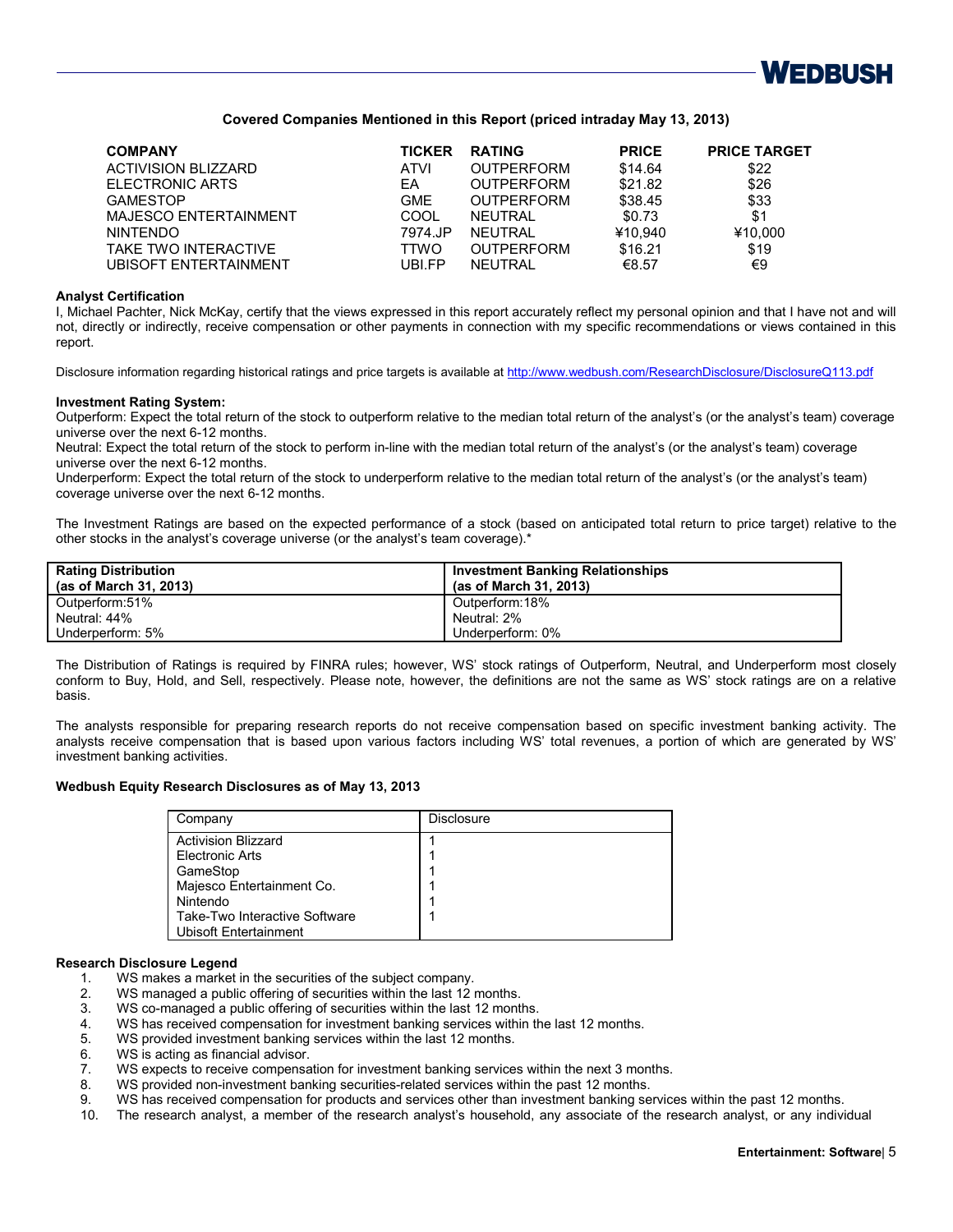

directly involved in the preparation of this report has a long position in the common stocks.

- 11. WS or one of its affiliates beneficially own 1% or more of the common equity securities.
- 12. The analyst maintains Contingent Value Rights that enables him/her to receive payments of cash upon the company's meeting certain clinical and regulatory milestones.

### **Price Charts**

Wedbush disclosure price charts are updated within the first fifteen days of each new calendar quarter per FINRA regulations. Price charts for companies initiated upon in the current quarter, and rating and target price changes occurring in the current quarter, will not be displayed until the following quarter. Additional information on recommended securities is available on request.

\* WS changed its rating system from (Strong Buy/Buy/Hold/Sell) to (Outperform/ Neutral/Underperform) on July 14, 2009. Please access the attached hyperlink for WS' Coverage Universe: [http://www.wedbush.com/services/cmg/equities-division/research/equity](http://www.wedbush.com/services/cmg/equities-division/research/equity-research)[research](http://www.wedbush.com/services/cmg/equities-division/research/equity-research) Applicable disclosure information is also available upon request by contacting Ellen Kang in the Research Department at (213) 688 4529, by email to [ellen.kang@wedbush.com,](mailto:ellen.kang@wedbush.com) or the Business Conduct Department at (213) 688-8090. You may also submit a written request to the following: Business Conduct Department, 1000 Wilshire Blvd., Los Angeles, CA 90017.

## **OTHER DISCLOSURES**

## **RESEARCH DEPT. \* (213) 688-4505 \* www.wedbush.com**

EQUITY TRADING Los Angeles (213) 688-4470 / (800) 421-0178 \* EQUITY SALES Los Angeles (800) 444-8076

CORPORATE HEADQUARTERS (213) 688-8000

The information herein is based on sources that we consider reliable, but its accuracy is not guaranteed. The information contained herein is not a representation by this corporation, nor is any recommendation made herein based on any privileged information. This information is not intended to be nor should it be relied upon as a complete record or analysis; neither is it an offer nor a solicitation of an offer to sell or buy any security mentioned herein. This firm, Wedbush Securities, its officers, employees, and members of their families, or any one or more of them, and its discretionary and advisory accounts, may have a position in any security discussed herein or in related securities and may make, from time to time, purchases or sales thereof in the open market or otherwise. The information and expressions of opinion contained herein are subject to change without further notice. The herein mentioned securities may be sold to or bought from customers on a principal basis by this firm. Additional information with respect to the information contained herein may be obtained upon request.